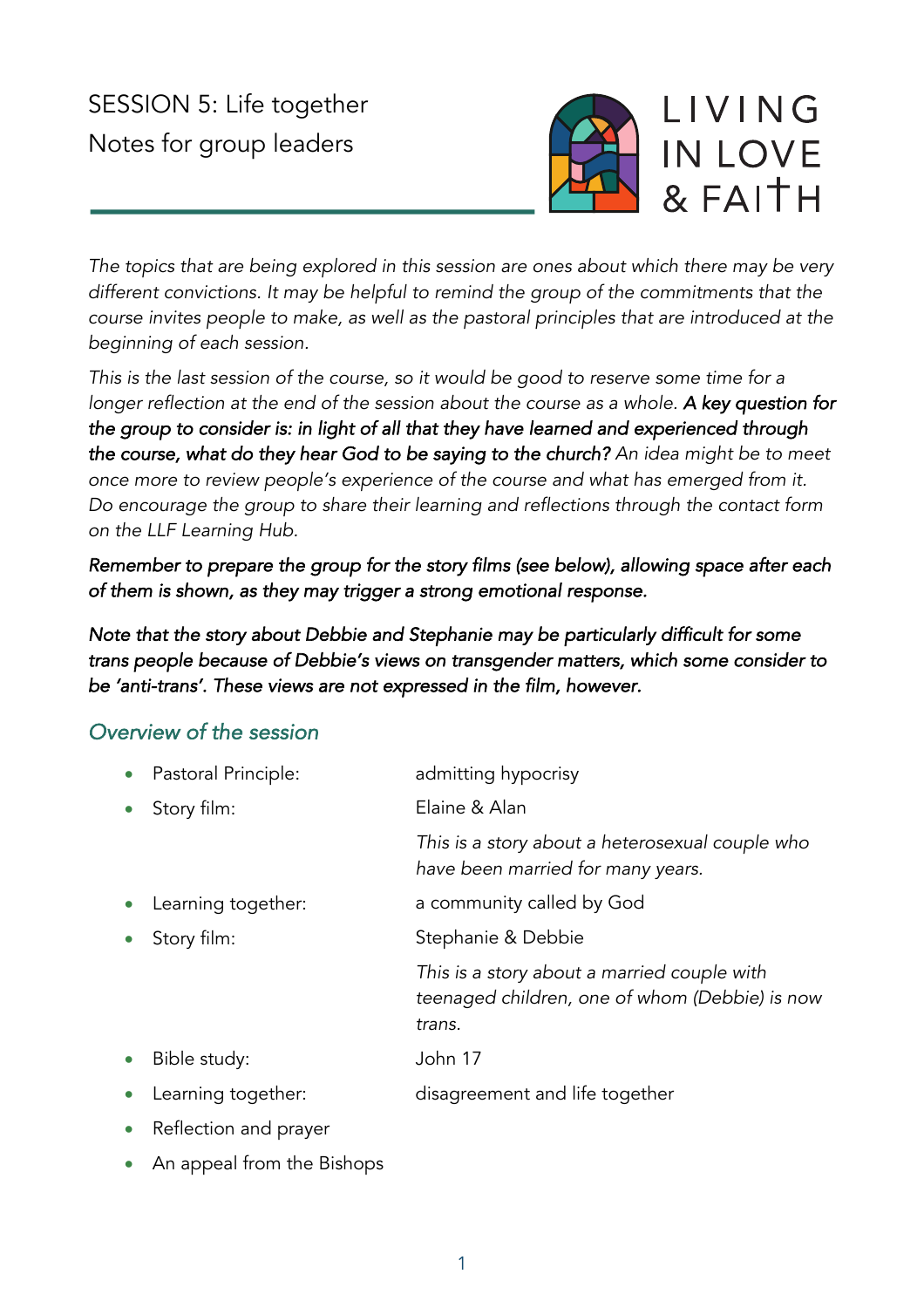#### *The following notes relate to the interactive elements at the end of each of the sections.*

#### *Discussing together: being a community called by God*

*Allow 15 minutes for this discussion.*

Invite people to share their experiences of being part of a local church community.

Here are some other questions to get the group discussion going:

- How have you and your local church experienced the tensions within the Church of England about identity, sexuality and marriage?
- Are there areas in your life together in your church community to be repented about, to rejoice in?

#### *Bible study: John 17 The church's life together*

*Allow about 20-30 minutes for this Lectio Divina.*

- After the reading and a short pause, go round the group and let each who wishes share a word or phrase that they felt God was highlighting for them– without further comment from themselves or others.
- Sit in silence, reflecting and praying on what has been shared
- Re-read part of the passage aloud, starting from verse 13, asking God to shed light on how this speaks into our struggles with unity and diversity.
- Go round and let each who wishes share briefly without questioning others what they believe God has shown them.

#### *Discussing together: disagreement and life together*

#### *Allow about 15 minutes for this discussion.*

As the course draws to a close, use this time to begin reflecting on what members of the group are discerning God to be saying to themselves and to the church.

Here are some questions for the group to consider, as appropriate:

- How would you categorise the church's differences over identity, sexuality, relationships and marriage?
- What new insights, difficulties or possibilities will you take to God in prayer?

#### *Reflection and prayer*

Different groups have different ways of praying and ending their time together. Feel free to find ways of praying and concluding that feels natural for the group.